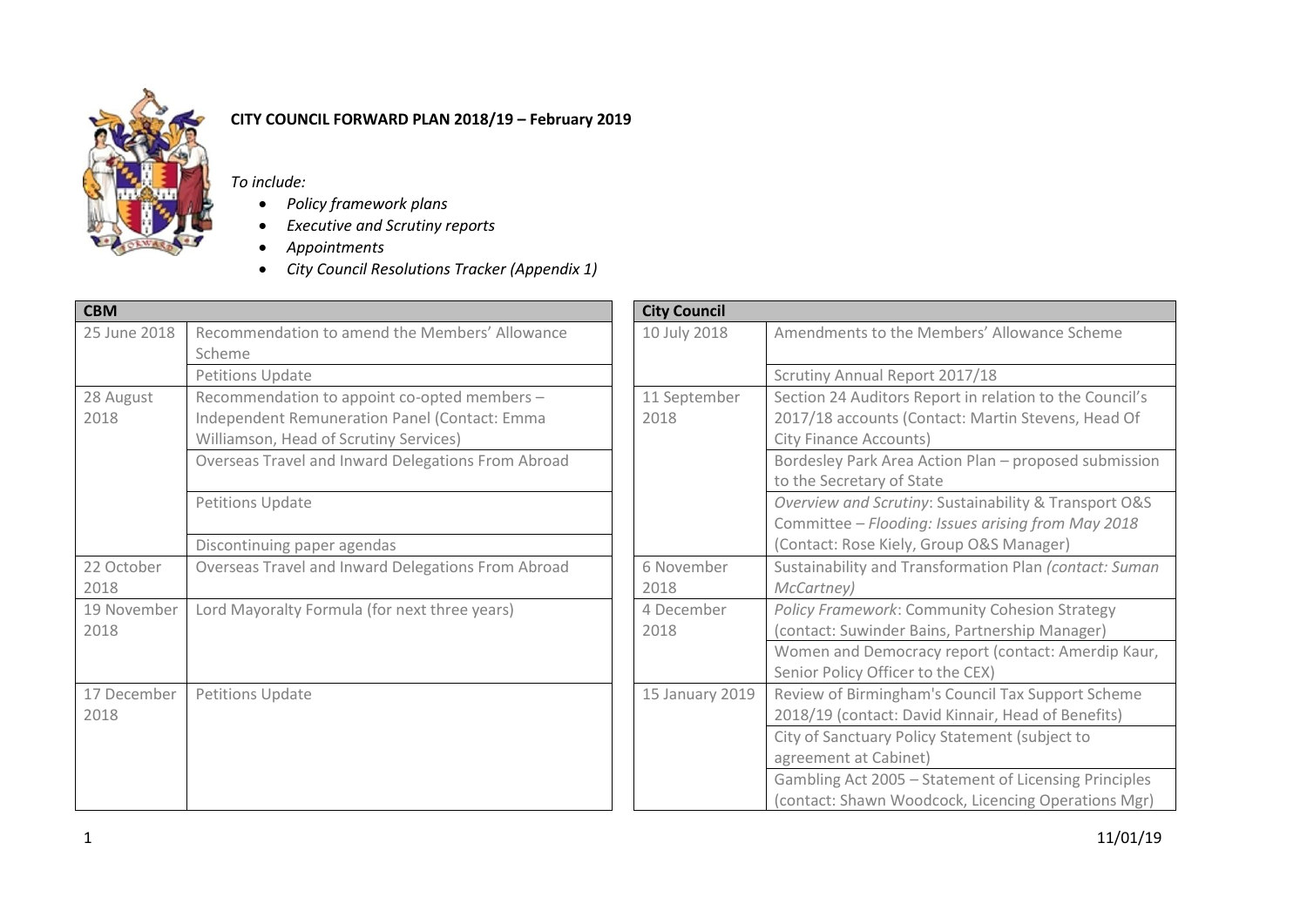| <b>CBM</b>          |                                                                                                                                                               | <b>City Council</b> |                                                                                                                                                                                                                               |
|---------------------|---------------------------------------------------------------------------------------------------------------------------------------------------------------|---------------------|-------------------------------------------------------------------------------------------------------------------------------------------------------------------------------------------------------------------------------|
|                     |                                                                                                                                                               |                     | Report on Impact of Brexit (contact: Lloyd Broad, Head<br>of European and International Affairs and Interim Head<br>of Employment and Skills)                                                                                 |
| 21 January<br>2019  |                                                                                                                                                               | 5 February<br>2019* | West Midlands Combined Authority - The Second<br>Devolution Deal Progress Update (contact: Tony Smith,<br>Policy Executive)<br>Youth Justice Plan (contact: Dawn Roberts, AD Early<br>Help, Family Support and Youth Justice) |
| 11 February<br>2019 | Overseas Travel and Inward Delegations From Abroad<br>Provisional City Council and CBM dates for 2019/20                                                      | 26 February<br>2019 | Council Plan and Budget 2019+ including pay policy<br>statement                                                                                                                                                               |
| 18 March<br>2019    | Annual Report of the Independent Remuneration Panel<br>tbc (Contact: Emma Williamson, Head of Scrutiny Services)                                              | 2 April 2019**      | Annual Report of the Independent Remuneration Panel<br>(to be confirmed)                                                                                                                                                      |
|                     | Annual Standards Committee Report (Contact: Rob<br>Connelly, Interim Assistant Director, Governance)                                                          |                     | Co-ordinating O&S Committee: City Council meeting<br>inquiry                                                                                                                                                                  |
|                     | <b>Petitions Update</b>                                                                                                                                       |                     |                                                                                                                                                                                                                               |
| 7 May 2019          | Proportionality<br><b>City Council Appointments</b><br>Annual Review of the City Council's Constitution<br>Overseas Travel and Inward Delegations From Abroad | 21 May 2019         | <b>Annual General Meeting</b><br><b>Election of Lord Mayor</b><br>$\bullet$<br>Annual appointments<br>Annual review of the Constitution                                                                                       |
| (tbc) May<br>2019   | Appointment of Sub-Committee and Other Bodies -<br><b>Personnel Appeals Committee</b><br>Order of Notices of Motion at City Council                           | (tbc) June 2019     |                                                                                                                                                                                                                               |

Appointment to the Roll of Honorary Alderman<br>Appointment of the Leader<br>Appointment of the Leader

Appointment of the Leader

\* Pre-meeting of members to select Lord Mayor elect

\*\* Annual Council Photograph

## Four Yearly or ad-hoc items: **Items to be scheduled / proposed:** Items to be scheduled / proposed:

Sustainability and Transport O&S Committee: Single Use Plastics (June 2019)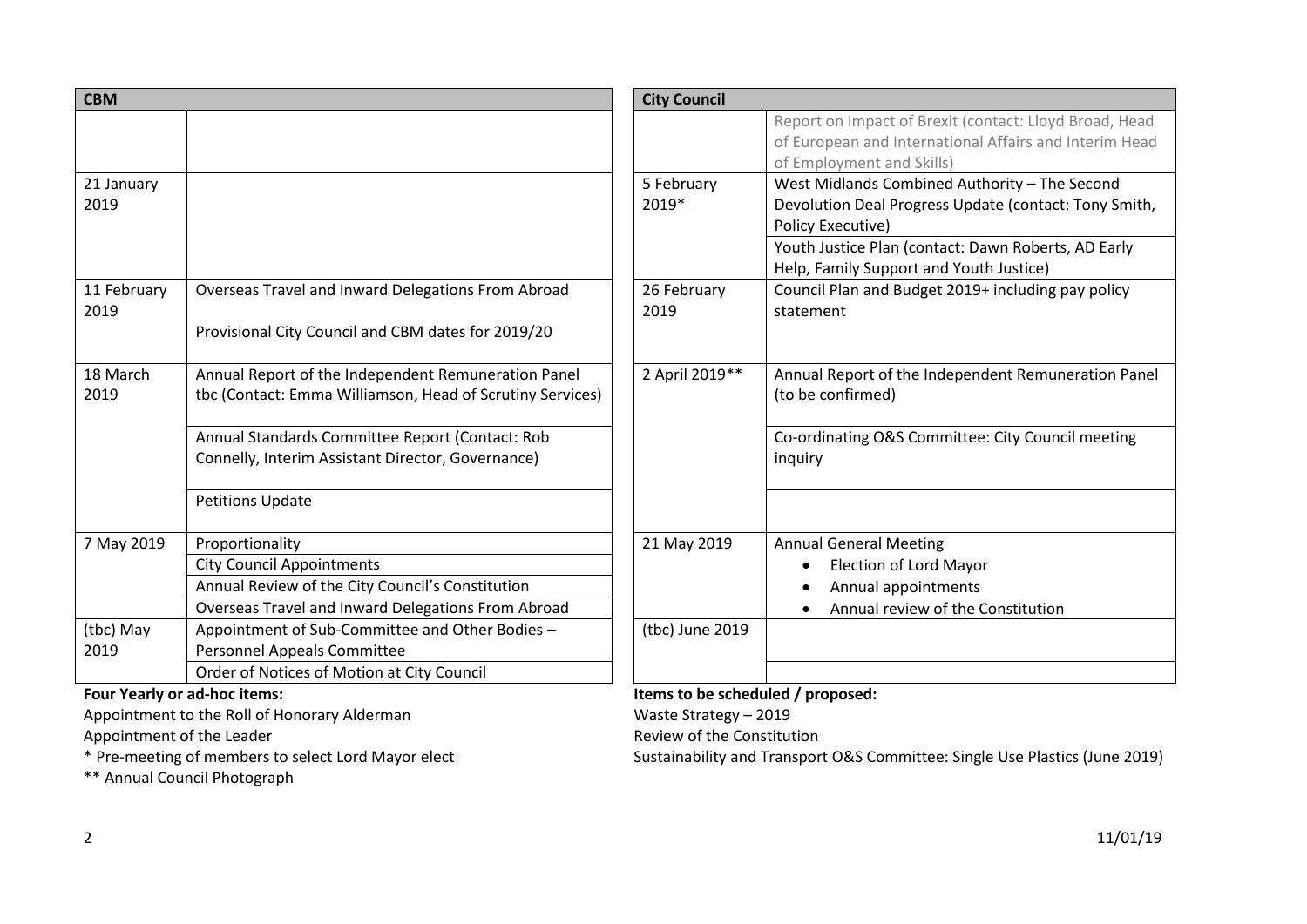## **Appendix 1: City Council Resolutions – Tracker**

| / officer<br>no<br>1 <sub>b</sub><br>12 June 2018<br>Motion for Debate: council would support school<br>Council Officers are undertaking work looking at the<br>Cabinet Member,                                                                                                                                                                                                                                                                                                                                                                                                                                                                                                                                                                                                                                                                                                                                                                                                                                                                                                                                                                                                                                                      |
|--------------------------------------------------------------------------------------------------------------------------------------------------------------------------------------------------------------------------------------------------------------------------------------------------------------------------------------------------------------------------------------------------------------------------------------------------------------------------------------------------------------------------------------------------------------------------------------------------------------------------------------------------------------------------------------------------------------------------------------------------------------------------------------------------------------------------------------------------------------------------------------------------------------------------------------------------------------------------------------------------------------------------------------------------------------------------------------------------------------------------------------------------------------------------------------------------------------------------------------|
|                                                                                                                                                                                                                                                                                                                                                                                                                                                                                                                                                                                                                                                                                                                                                                                                                                                                                                                                                                                                                                                                                                                                                                                                                                      |
| expansion where it meets the requirement for<br>Education, Skills &<br>existing school estate, and assessing provision against<br>additional places; and calls for re-direction of<br>Culture / Anne<br>future demand/need. This is very much a work in<br>government funding for emotional, mental health<br>Ainsworth, Corporate<br>progress but will underpin a new school estate<br>and special educational needs support for those<br>Director, Children's<br>approach, linked to the Council's developing Property<br>who need it most<br>Services<br>Strategy.<br>The High Needs Block that provides funding for<br>students with SEND is under severe pressure<br>nationally and the Council is working with the Schools<br>Forum to understand how the limited funding<br>available can be better used to support children with<br>SEND. However, the funding is not matching rising<br>demand.<br>Work is also underway to assess what places are<br>required to respond to the specific needs of children,<br>and rising demand for support related to Social,<br>Emotional and Mental health and Autism.<br>Officers will be returning to Scrutiny in September<br>with details of sufficiency planning. [August update] |
|                                                                                                                                                                                                                                                                                                                                                                                                                                                                                                                                                                                                                                                                                                                                                                                                                                                                                                                                                                                                                                                                                                                                                                                                                                      |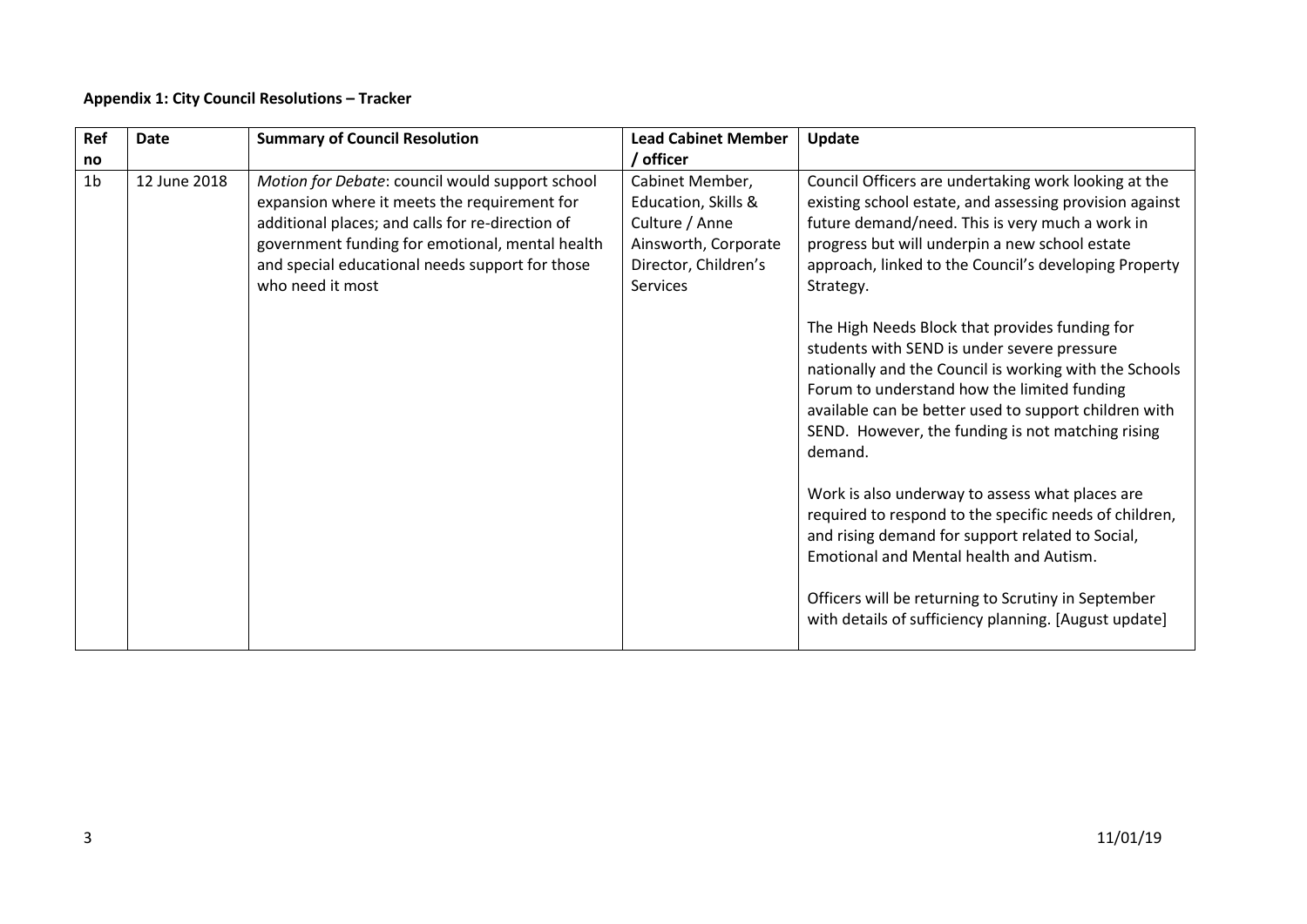| Ref            | Date         | <b>Summary of Council Resolution</b>                                                                                                                                                                                                                                                                                                                                        | <b>Lead Cabinet Member</b>                                                                                                                                                                                                   | Update                                                                                                                                                                                                                                                                                                                                                                                                                                                                                                                                                                                          |
|----------------|--------------|-----------------------------------------------------------------------------------------------------------------------------------------------------------------------------------------------------------------------------------------------------------------------------------------------------------------------------------------------------------------------------|------------------------------------------------------------------------------------------------------------------------------------------------------------------------------------------------------------------------------|-------------------------------------------------------------------------------------------------------------------------------------------------------------------------------------------------------------------------------------------------------------------------------------------------------------------------------------------------------------------------------------------------------------------------------------------------------------------------------------------------------------------------------------------------------------------------------------------------|
| no             |              |                                                                                                                                                                                                                                                                                                                                                                             | / officer                                                                                                                                                                                                                    |                                                                                                                                                                                                                                                                                                                                                                                                                                                                                                                                                                                                 |
| 1 <sub>c</sub> | 12 June 2018 | <b>Motion for Debate:</b><br>response to flooding including<br>an investigation into the flooding under<br>Section 19 of the Flood and Water<br>Management Act 2010;<br>and Overview and Scrutiny to carry out a<br>complementary investigation into the<br>flood of May 2018 and to return to City<br>Council                                                              | Cabinet Member,<br>Transport &<br>Environment /<br>Waheed Nazir,<br>Corporate Director,<br>Economy (Kevin Hicks)<br>Sustainability &<br>Transport O&S<br>Committee / Emma<br>Williamson, Head of<br><b>Scrutiny Services</b> | The Section 19 report will develop as responses to the<br>questionnaire <sup>1</sup> are received and any mitigation actions<br>to prevent further flooding will be taken or progressed<br>as necessary as information becomes available. It is<br>likely (given previous examples) that the final version<br>of the Section 19 report relating to this incident will<br>be available by Spring 2019 [August update]<br>COMPLETED: Sustainability & Transport O&S<br>Committee held evidence gathering in July 2018 and<br>report to City Council presented September 2018.<br>[October update] |
| 2 <sub>b</sub> | 10 July 2018 | Motion for Debate: resolves to help food banks<br>across the city highlight the growing concerns and<br>calls on the Government to recognise that it has a<br>moral and practical duty to protect people from<br>poverty and to provide a safety net the council<br>calls upon the Government to provide local<br>government with the resources to deal with this<br>crisis | <b>Cabinet Member for</b><br>Social Inclusion,<br>Community Safety and<br>Equality / Jacqui<br>Kennedy, Corporate<br>Director, Place                                                                                         | COMPLETED: A letter was sent by the Cabinet<br>Member to Rt hon Amber Rudd MP, Secretary of State<br>for Work and Pensions, to highlight growing concerns<br>and to ask for the resources to deal with this issue<br>[February 2019]                                                                                                                                                                                                                                                                                                                                                            |

l

<sup>&</sup>lt;sup>1</sup> A key element in the production of the Section 19 report is to send questionnaires to locations where flooding might have occurred. Over 1800 properties have been identified to receive questionnaires regarding whether flooding occurred at to the property on 27<sup>th</sup> May. This figure is significantly above the number of properties known to have flooded as the process of identifying potential flooding locations involves seeking information from properties immediately around those known flooded locations. Currently over 1700 properties have been contacted to obtain information from the property owners, tenants, etc.

Where potential mitigation measures are being identified in the collection of this information we are seeking to deliver "quick wins" and immediate works as the issues are identified. As an example, on the River Cole working in partnership with The Environment Agency the river has been cleared of debris, in addition to cutting back overhanging vegetation and removing significant obstruction which could impede flows. These actions were mobilised 3 weeks ago.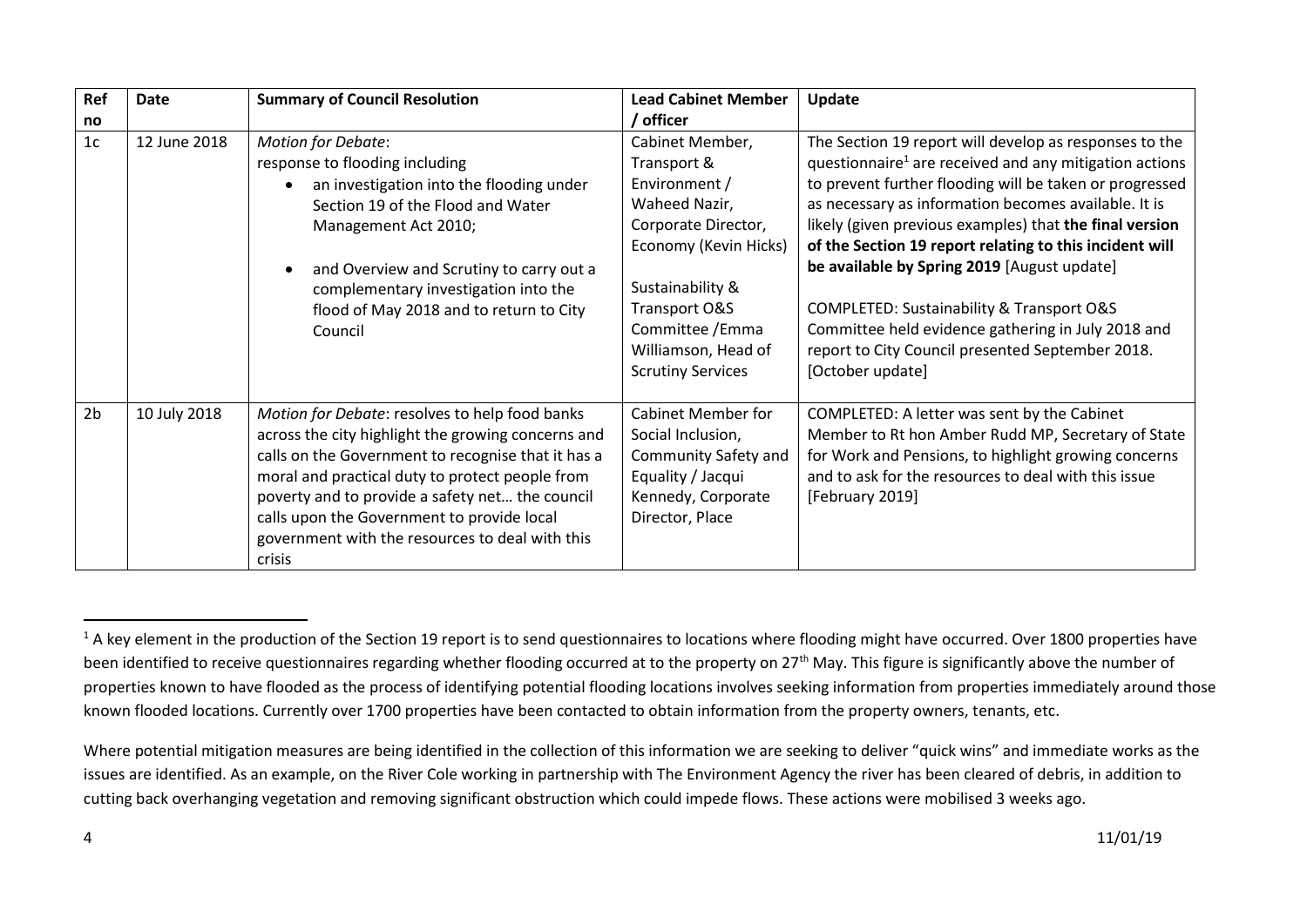| Ref | <b>Date</b>          | <b>Summary of Council Resolution</b>                                                                                                                                                                                                                                                                                                                                                                                                                                                                                                                                                                                                                                                                                                                                                                                                                                                                                                                                    | <b>Lead Cabinet Member</b>                                                                                                                                                                                                                  | Update                                                                                                                                                                                                                                                                                                                                                                                                                                       |
|-----|----------------------|-------------------------------------------------------------------------------------------------------------------------------------------------------------------------------------------------------------------------------------------------------------------------------------------------------------------------------------------------------------------------------------------------------------------------------------------------------------------------------------------------------------------------------------------------------------------------------------------------------------------------------------------------------------------------------------------------------------------------------------------------------------------------------------------------------------------------------------------------------------------------------------------------------------------------------------------------------------------------|---------------------------------------------------------------------------------------------------------------------------------------------------------------------------------------------------------------------------------------------|----------------------------------------------------------------------------------------------------------------------------------------------------------------------------------------------------------------------------------------------------------------------------------------------------------------------------------------------------------------------------------------------------------------------------------------------|
| no  |                      |                                                                                                                                                                                                                                                                                                                                                                                                                                                                                                                                                                                                                                                                                                                                                                                                                                                                                                                                                                         | / officer                                                                                                                                                                                                                                   |                                                                                                                                                                                                                                                                                                                                                                                                                                              |
| 2c  | 10 July 2018         | Motion for Debate: a working group to review,<br>identify and address issues they face and help<br>make Birmingham City Council an exemplar parent<br>friendly employer, including reviewing staff<br>parental leave policy. This review should explore<br>bringing maternity pay (including shared parental<br>leave) at least into line with the 6 months full pay<br>now offered to non-SRA councillors and be<br>completed in time for the 2018/19 budget process.                                                                                                                                                                                                                                                                                                                                                                                                                                                                                                  | <b>Cabinet Member for</b><br><b>Finance and Resources</b><br>/ Dawn Hewins,<br>Director of HR                                                                                                                                               | Benchmarking with other Local Authorities and Public<br>Sector organisations has taken place. A review of all<br>family friendly policies is being carried out and a cost<br>benefit analysis to establish the potential costs and<br>budget pressure that will be incurred in increasing<br>maternity/shared parental leave benefits. An options<br>appraisal is being discussed with members.<br>Completion: Spring 2019 [November update] |
| 3e  | 11 September<br>2018 | Motion for Debate: calls for action at a city level so<br>Birmingham makes a significant contribution to<br>reducing disposal of plastics and cleaning up the<br>environment / calls on the Executive to ask the<br>Transport and Sustainability Overview and Scrutiny<br>Committee to explore the opportunities and the<br>options available to the City so it can become a<br>Plastic Free City / asks the Executive to write to the<br>Secretary of State for Environment, Food and Rural<br>Affairs urging him to bring the United Kingdom into<br>line with the European Union's 2030 target for<br>phasing out single use plastics / commits to<br>working with partners within the Combined<br>Authority to develop a complimentary regional<br>strategy on this issue to ensure greater<br>collaboration and to leverage more support from<br>Government for innovative schemes to help<br>support the Government's own strategy to reduce<br>plastic pollution | Chair, Sustainability<br>and Transport O&S<br>Committee / Emma<br>Williamson, Head of<br><b>Scrutiny Services</b><br><b>Cabinet Member</b><br>Clean Streets, Waste<br>and Recycling / Jacqui<br>Kennedy, Corporate<br><b>Director Place</b> | Scrutiny: Inquiry into plastic free city scheduled for<br>January and February 2019, report to Council<br>proposed April 2019. [October update]                                                                                                                                                                                                                                                                                              |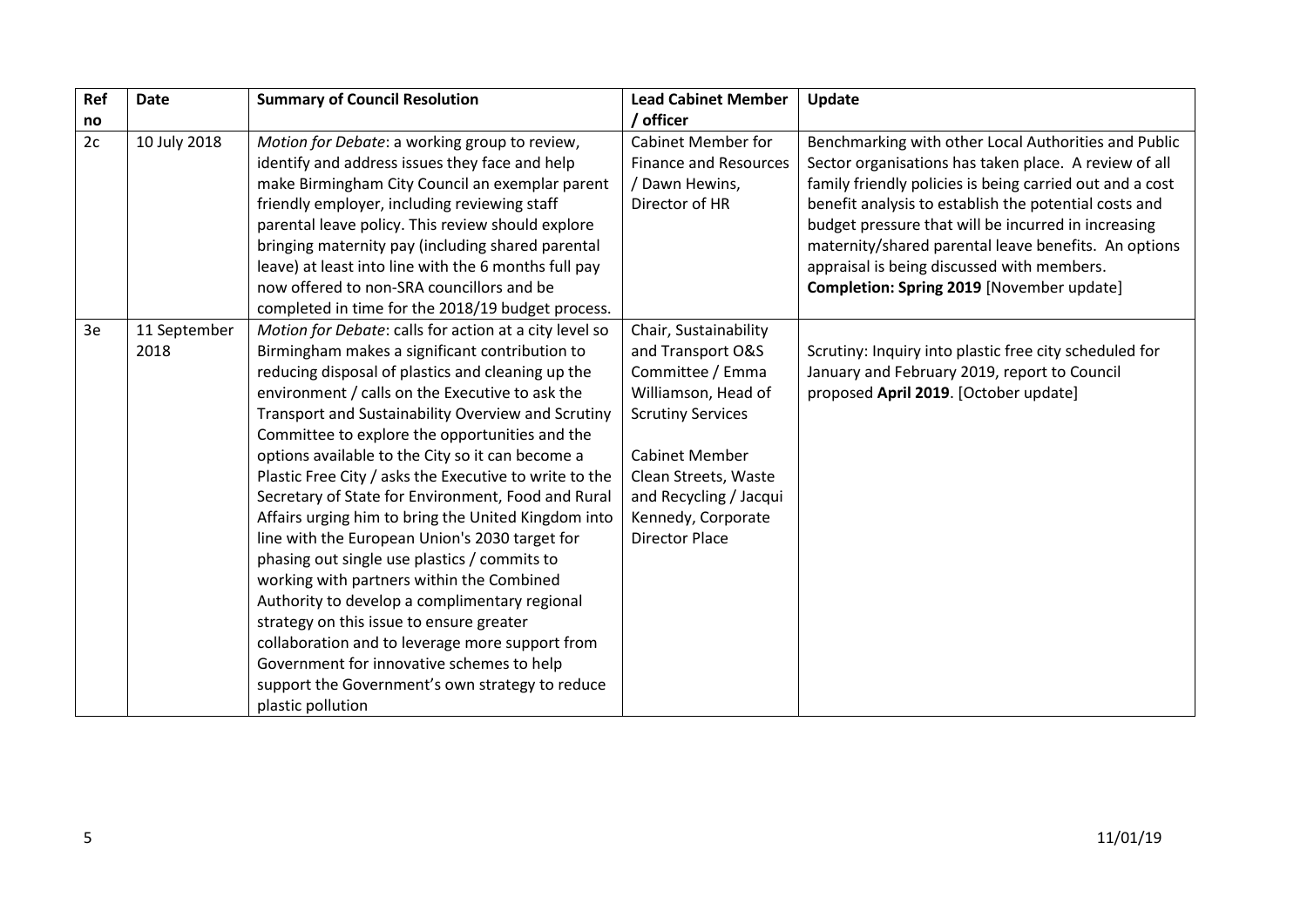| Ref | <b>Date</b>         | <b>Summary of Council Resolution</b>                                                                                                                                                                                                                                                                                                                                                                                                                                                                                                                     | <b>Lead Cabinet Member</b>                                                                                                | Update                                                          |
|-----|---------------------|----------------------------------------------------------------------------------------------------------------------------------------------------------------------------------------------------------------------------------------------------------------------------------------------------------------------------------------------------------------------------------------------------------------------------------------------------------------------------------------------------------------------------------------------------------|---------------------------------------------------------------------------------------------------------------------------|-----------------------------------------------------------------|
| no  |                     |                                                                                                                                                                                                                                                                                                                                                                                                                                                                                                                                                          | ' officer                                                                                                                 |                                                                 |
| 4b  | 06 November<br>2018 | Motion for Debate: This Council welcomes the<br>Government announcement of a new campaign to<br>tackle Mental Health - Every Mind Matters /<br>therefore calls on the Executive to:<br>Update local plans to reflect new opportunities<br>arising from recent Government policy<br>announcements<br>Bring the area action plan back to full Council<br>for formal adoption and debate<br>Once adopted, ask Scrutiny to track progress<br>against the Action Plan, reporting back to Full<br>Council if the committee believes it necessary<br>to update. | <b>Cabinet Member</b><br><b>Health and Social Care</b><br>/ Becky Pollard,<br>Interim Director of<br><b>Public Health</b> | Revised action plan scheduled for Scrutiny in February<br>2019. |
| 5b  | 04 December<br>2018 | Women & Democracy:<br>That the attached Statement of Intent is<br>$\bullet$<br>agreed;<br>That Cabinet Members and named officers are<br>asked to implement the action plan included<br>within the report in order to tackle the many<br>barriers to women's representation in Local<br>Government;<br>Add the following to action plan:-<br>$\bullet$<br>Noting the small proportion of women<br>representing the new single member wards, to<br>lobby the Boundary Commission for a further<br>review of city wards to tackle this issue.              | Deputy Leader /<br>Jonathan Tew,<br><b>Assistant Chief</b><br>Executive / Kate<br>Charlton, City Solicitor                | Action plan implementation underway [January 2019]              |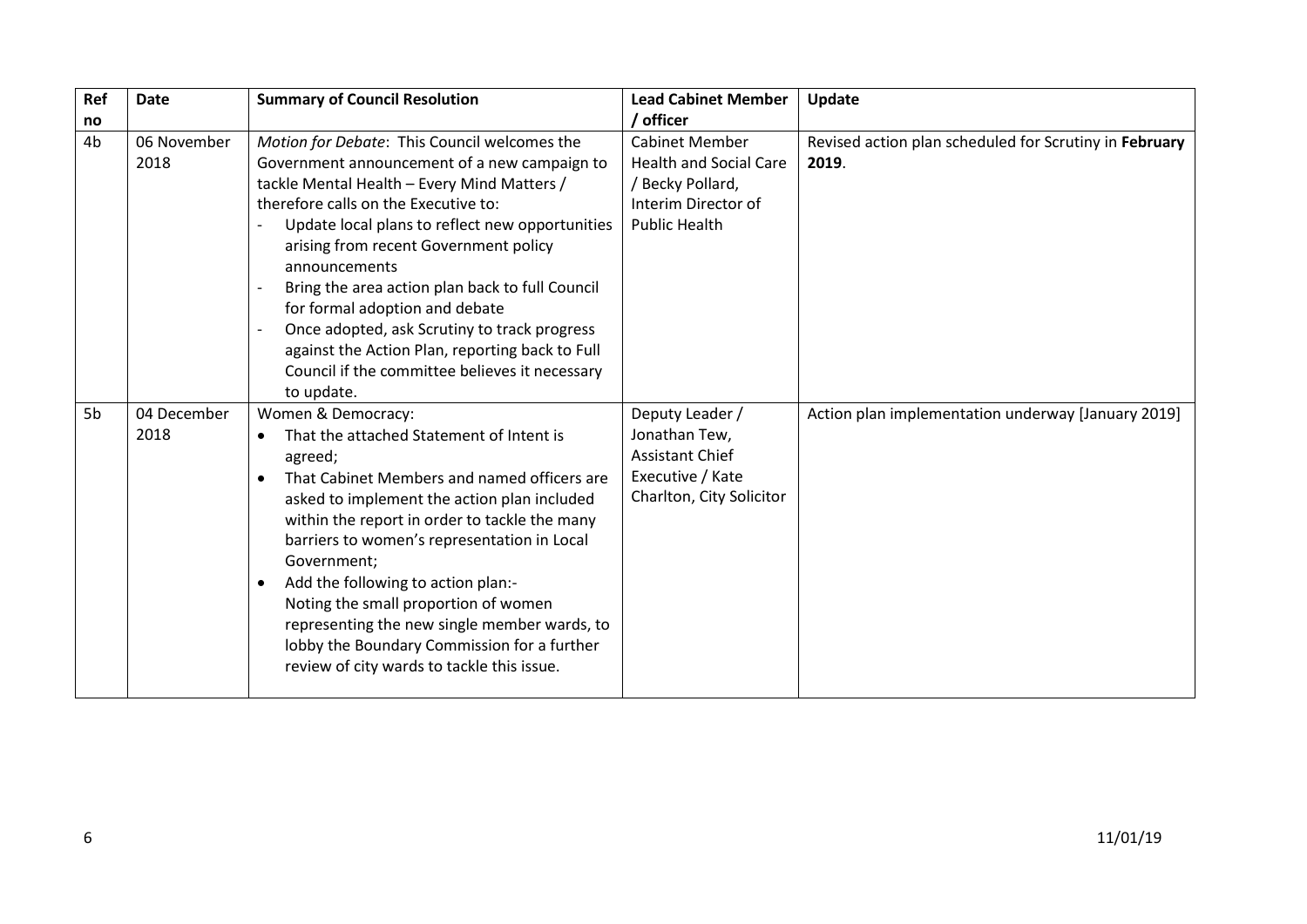| Ref | <b>Date</b>         | <b>Summary of Council Resolution</b>                                                                                                                                                                                                                                                                                                                                                                                                                                                                                                                                                                                                                                                                                                                                                                                                                                                             | <b>Lead Cabinet Member</b>                                                                                                                                                     | Update                                                                                                                                                                                                                             |
|-----|---------------------|--------------------------------------------------------------------------------------------------------------------------------------------------------------------------------------------------------------------------------------------------------------------------------------------------------------------------------------------------------------------------------------------------------------------------------------------------------------------------------------------------------------------------------------------------------------------------------------------------------------------------------------------------------------------------------------------------------------------------------------------------------------------------------------------------------------------------------------------------------------------------------------------------|--------------------------------------------------------------------------------------------------------------------------------------------------------------------------------|------------------------------------------------------------------------------------------------------------------------------------------------------------------------------------------------------------------------------------|
| no  |                     |                                                                                                                                                                                                                                                                                                                                                                                                                                                                                                                                                                                                                                                                                                                                                                                                                                                                                                  | / officer                                                                                                                                                                      |                                                                                                                                                                                                                                    |
| 5c  | 04 December<br>2018 | Motion for Debate: This Council resolves to:<br>Ask the Health and Well-Being Overview &<br>$\bullet$<br>Scrutiny Committee to work with relevant<br>Cabinet Members, officers and partners to<br>explore how sanitary products can be made<br>available free of charge to female students in<br>Birmingham's schools and colleges and to<br>women employed in or visiting council run<br>buildings;<br>Write to the Chancellor of the Exchequer<br>$\bullet$<br>asking the Government to provide the<br>necessary funding to cover the cost of<br>providing free sanitary products to girls and<br>women in council workplaces, schools and<br>colleges and scrap the VAT levied on female<br>sanitary products as soon as is practicable and,<br>in the meantime, to use the VAT collected on<br>these products to fund the provision of free<br>sanitary products for girls and women in need | <b>Cabinet Member</b><br><b>Health and Social Care</b><br>/ Becky Pollard,<br>Interim Director of<br><b>Public Health</b><br>Chair, Health and<br>Social Care O&S<br>Committee | The Chair of the Health and Social Care O&S<br>Committee is meeting Cllr Brennan and Jenkins in the<br>new year to discuss; and the committee will agree<br>how to take this forward at their January meeting.<br>[January update] |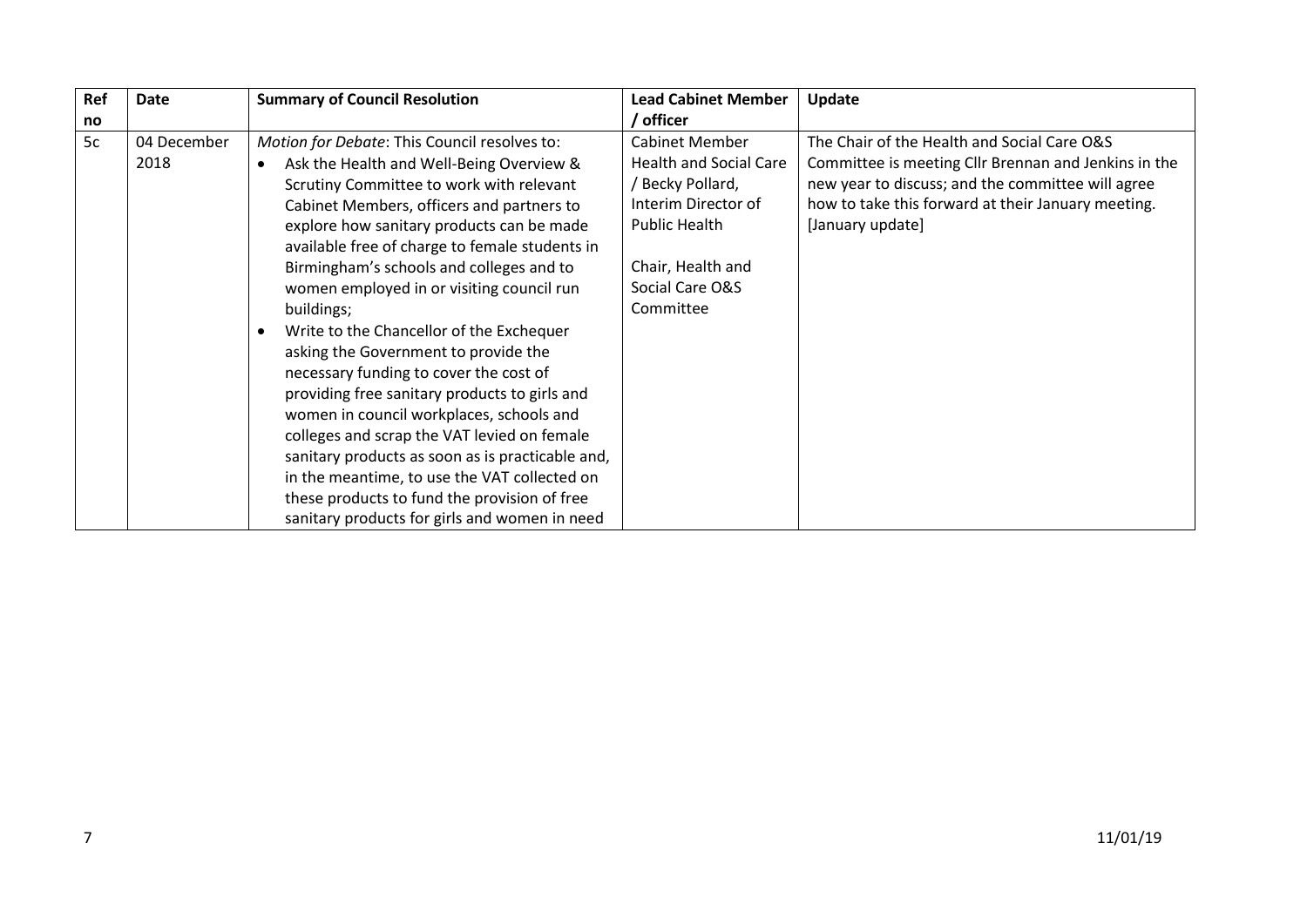| Ref      | <b>Date</b>         | <b>Summary of Council Resolution</b>                                                                                                                                                                                                                                                                                                                                                                                                                                                                                                                                                                                                                                                                                                                                                                                                                                                                                                                                                                                                                                           | <b>Lead Cabinet Member</b><br>/ officer                                                            | Update                                                                          |
|----------|---------------------|--------------------------------------------------------------------------------------------------------------------------------------------------------------------------------------------------------------------------------------------------------------------------------------------------------------------------------------------------------------------------------------------------------------------------------------------------------------------------------------------------------------------------------------------------------------------------------------------------------------------------------------------------------------------------------------------------------------------------------------------------------------------------------------------------------------------------------------------------------------------------------------------------------------------------------------------------------------------------------------------------------------------------------------------------------------------------------|----------------------------------------------------------------------------------------------------|---------------------------------------------------------------------------------|
| no<br>5d | 04 December<br>2018 | Motion for Debate: this Council calls for Scrutiny to<br>examine with the Armed Forces Champions and<br>reported back to Full Council to look at<br>How the Council currently supports veterans<br>$\bullet$<br>To look specifically at the current housing offer<br>$\bullet$<br>How the Council currently works with partners<br>٠<br>Identify any extra areas of support that the<br>$\bullet$<br>Council can provide either itself or in<br>partnership<br>Identify areas where we can help build better<br>$\bullet$<br>understanding amongst the wider community<br>Identify any areas where the council can<br>$\bullet$<br>constructively feedback to national<br>government for policy changes or additional<br>support<br>In addition the Council also calls on the<br>Executive, at the end of this Review, to write<br>to all armed forces and key armed forces<br>organisations (such as the Royal British Legion)<br>setting out the Birmingham offer, along with<br>details on how to access support to encourage<br>full take up for all eligible individuals. | Chair, Co-ordinating<br>O&S committee /<br>Emma Williamson,<br><b>Head of Scrutiny</b><br>Services | To be discussed at the Scrutiny Chairs meeting in<br>February [February update] |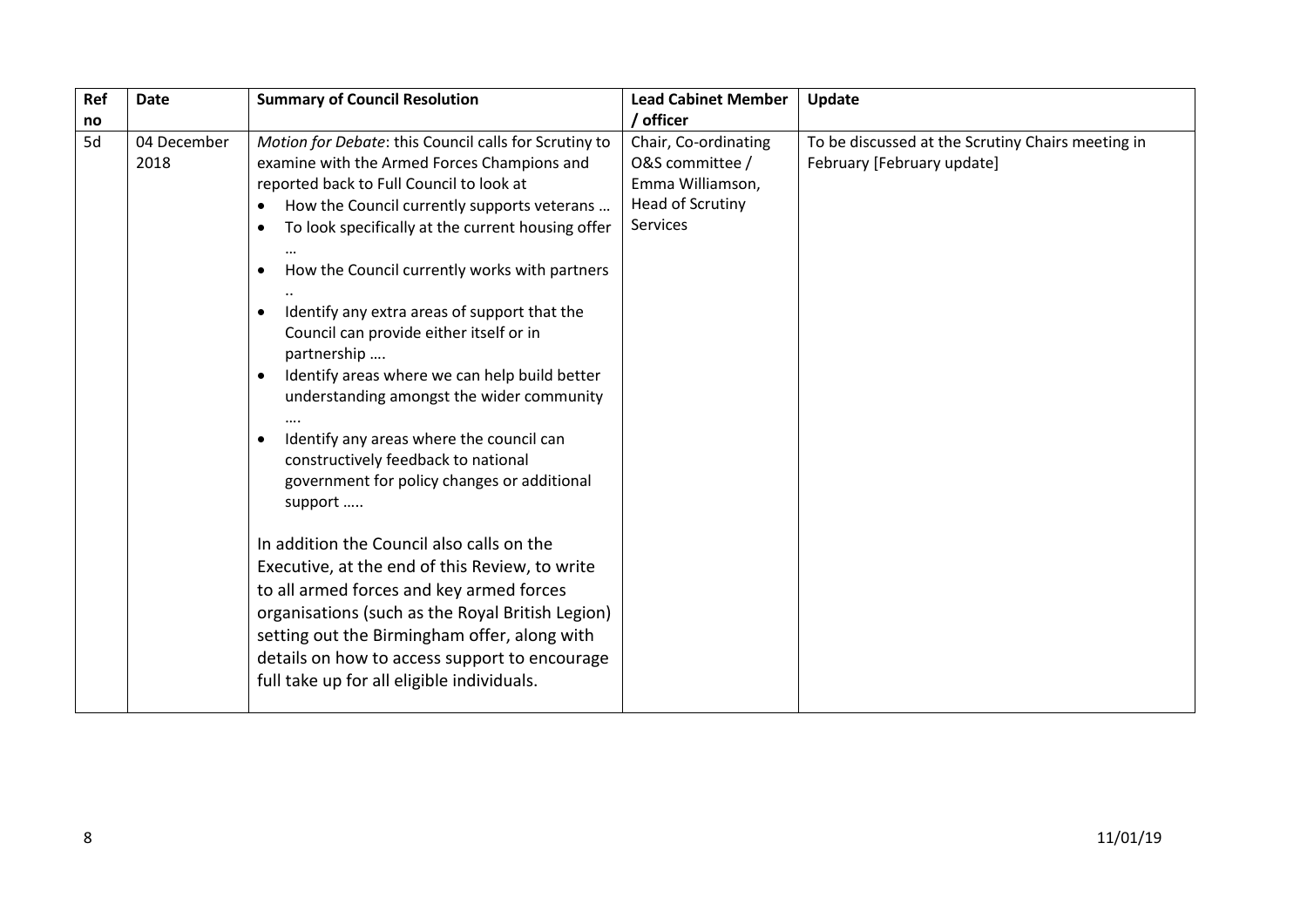| Ref | <b>Date</b>         | <b>Summary of Council Resolution</b>                                                                                                                                                                                                                                                                                                                                                                                                                                                                              | <b>Lead Cabinet Member</b>       | <b>Update</b>                                                                         |
|-----|---------------------|-------------------------------------------------------------------------------------------------------------------------------------------------------------------------------------------------------------------------------------------------------------------------------------------------------------------------------------------------------------------------------------------------------------------------------------------------------------------------------------------------------------------|----------------------------------|---------------------------------------------------------------------------------------|
| no  |                     |                                                                                                                                                                                                                                                                                                                                                                                                                                                                                                                   | / officer                        |                                                                                       |
| 5e  | 04 December<br>2018 | Motion for Debate: The Council recommends that<br>the executive engages with scrutiny to review its<br>policies for regeneration areas to ensure that:<br>1. Regeneration is planned to meet the City's<br>housing need.<br>2. Residents living in a regeneration area have the<br>opportunity to shape and influence plans.<br>3. The executive's proposed 'right to return'<br>policy is comprehensive and balanced.<br>4. The implications of a residents ballot on<br>regeneration projects is fully explored |                                  | To be discussed at the Scrutiny Chairs meeting in<br>February [February update]       |
| 6a  | 15 January<br>2019  | That approval be given to retain the current<br>Council Tax Support Scheme for the next financial<br>year (2019/20) not withstanding any prescribed<br>changes set by Government and/or annual<br>uprating.<br>Where there is a recommendation subsequently<br>made in future years, that there are no changes<br>required to the scheme, for the preceding year<br>that Delegated Authority is granted to the<br>appropriate Senior Officers to authorise the<br>scheme within the Benefit Service               |                                  |                                                                                       |
| 6b  | 15 January<br>2019  | That the City Council approves the Statement of<br><b>Gambling Principles and authorises:-</b><br>i. the City Solicitor to update the list of Policy<br>Framework Plans to include the same; and<br>ii. the Acting Director of Regulation and<br>Enforcement to do what is necessary to publish<br>and comply with the same.                                                                                                                                                                                      | Kate Charlton, City<br>Solicitor | Changes to Constitution to be made as part of refresh<br>- May 2019 [February update] |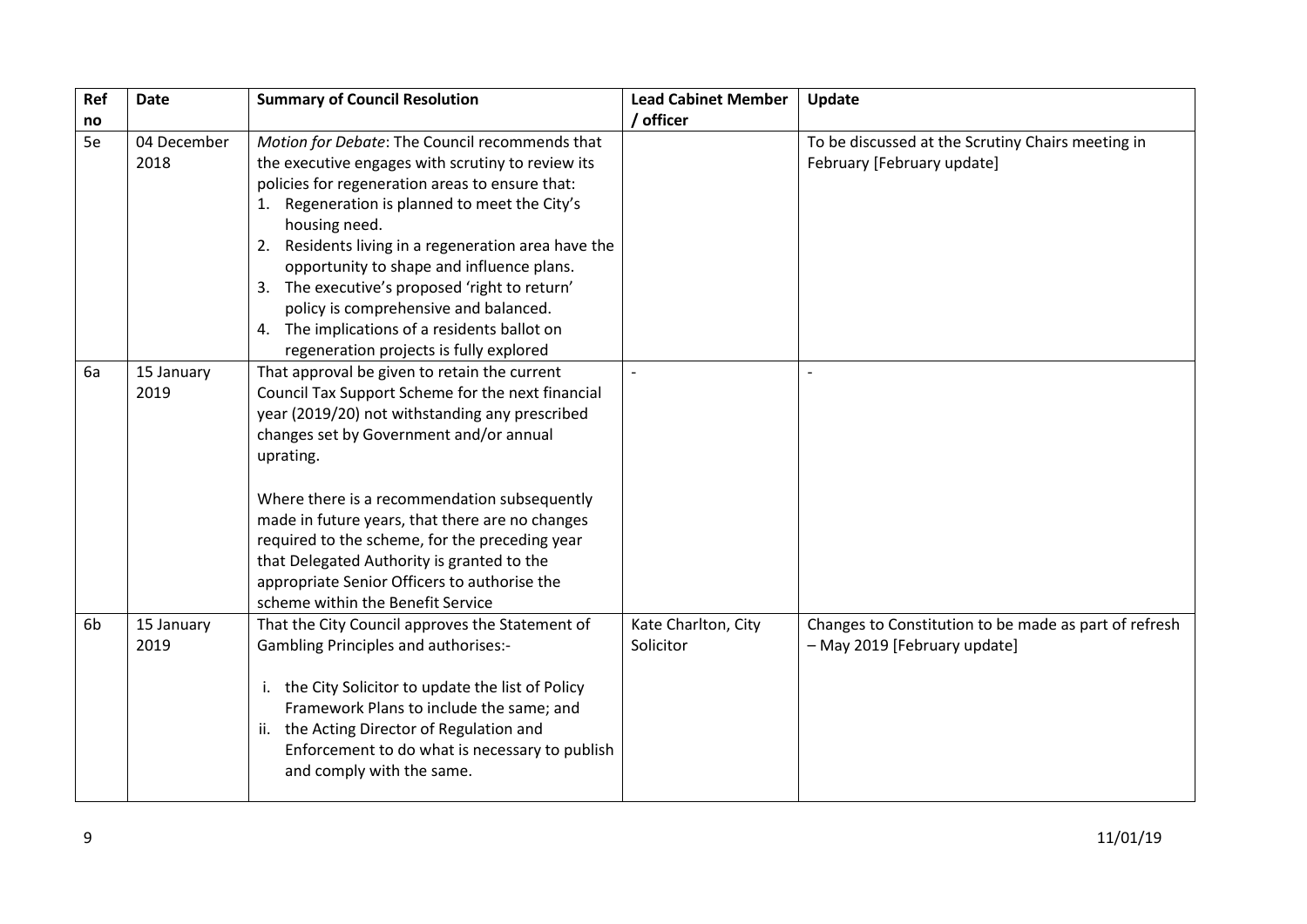| Ref | Date       | <b>Summary of Council Resolution</b>               | <b>Lead Cabinet Member</b>     | Update |
|-----|------------|----------------------------------------------------|--------------------------------|--------|
| no  |            |                                                    | / officer                      |        |
| 6c  | 15 January | That the City of Sanctuary policy statement        | Cabinet Member,                |        |
|     | 2019       | (Appendix 1) is approved as the City Council's new | Social Inclusion,              |        |
|     |            | commitment to supporting the resettlement and      | Community Safety &             |        |
|     |            | integration of asylum seekers, refugees and        | Equality / Graeme              |        |
|     |            | migrants in Birmingham. In addition that the       | Betts, Director of             |        |
|     |            | Assistant Chief Executive and Corporate Director   | <b>Adult Social Care &amp;</b> |        |
|     |            | for Adult Social Care and Health be authorised to  | Health                         |        |
|     |            | publish and disseminate the document as            |                                |        |
|     |            | appropriate                                        |                                |        |
| 6d  | 15 January | Brexit: That the City Council note the contents of |                                |        |
|     | 2019       | the report                                         |                                |        |
| 6e  | 15 January | Motion for Debate: Council expects the Cabinet     | <b>Cabinet Member for</b>      |        |
|     | 2019       | Member for Education, Schools and Culture and      | <b>Education, Schools</b>      |        |
|     |            | the Cabinet Member for Social inclusion,           | and Culture / Cabinet          |        |
|     |            | Community Safety and Equalities to report back     | <b>Member for Social</b>       |        |
|     |            | progress on [the motion] to the relevant Overview  | inclusion, Community           |        |
|     |            | and Scrutiny Committee.                            | Safety and Equalities /        |        |
|     |            |                                                    | Dr Tim O'Neill,                |        |
|     |            |                                                    | Director Education &           |        |
|     |            |                                                    | Skills / Graeme Betts,         |        |
|     |            |                                                    | Director of Adult              |        |
|     |            |                                                    | Social Care & Health           |        |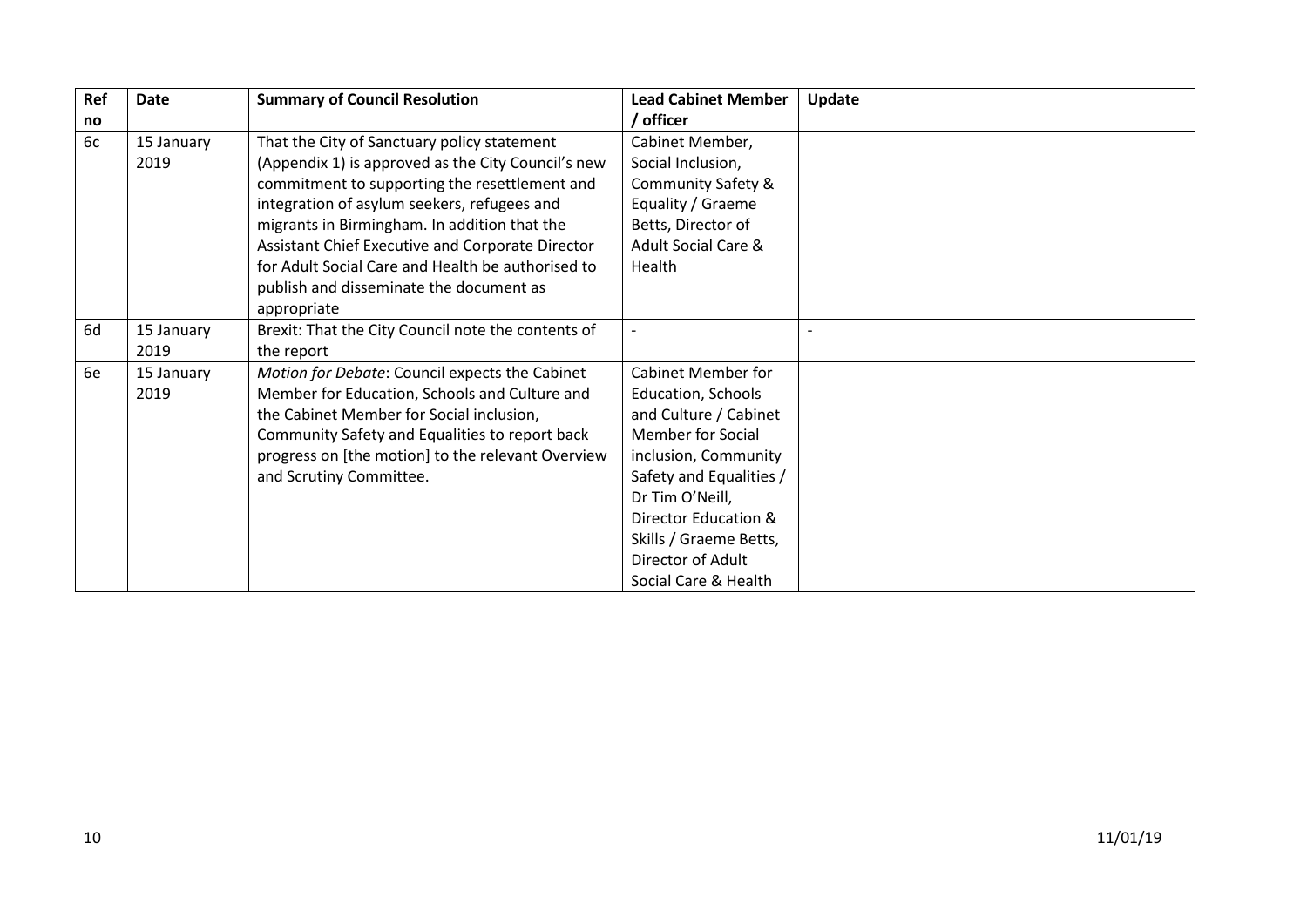| Ref | <b>Date</b>        | <b>Summary of Council Resolution</b>                                                                                                                                                                                                                                                                                                                                                                                                                                                                                                                                                                                                                                                                                                                                                                                                                                                                                                                                                                                                                                                                                                                                                      | <b>Lead Cabinet Member</b> | Update |
|-----|--------------------|-------------------------------------------------------------------------------------------------------------------------------------------------------------------------------------------------------------------------------------------------------------------------------------------------------------------------------------------------------------------------------------------------------------------------------------------------------------------------------------------------------------------------------------------------------------------------------------------------------------------------------------------------------------------------------------------------------------------------------------------------------------------------------------------------------------------------------------------------------------------------------------------------------------------------------------------------------------------------------------------------------------------------------------------------------------------------------------------------------------------------------------------------------------------------------------------|----------------------------|--------|
| no  |                    |                                                                                                                                                                                                                                                                                                                                                                                                                                                                                                                                                                                                                                                                                                                                                                                                                                                                                                                                                                                                                                                                                                                                                                                           | / officer                  |        |
| 6f  | 15 January<br>2019 | Motion for Debate: Birmingham City Council<br>resolves to:<br>Call on the Government to end to all 'hostile<br>$\bullet$<br>environment' policy measures, stating<br>opposition to the criminalisation of Windrush<br>families<br>Call on the Government to enable the<br>$\bullet$<br>Windrush generation to acquire British<br>citizenship at no cost and with proactive<br>assistance throughout the process.<br>Welcome the Government's announcement to<br>$\bullet$<br>make 22 June each year an annual celebration<br>to recognise and honour the enormous<br>contribution of those who arrived between<br>1948 and 1973.<br>Press the Prime Minister to call for an<br>$\bullet$<br>independent public enquiry into the Windrush<br>scandal.<br>Demand the Government provides advice and<br>$\bullet$<br>support to all Birmingham residents of the<br>Windrush generation (and compensation for all<br>losses, injury and damages to date where<br>necessary).<br>Review our existing migration work to ensure<br>$\bullet$<br>we support those affected.<br>Support the call for fees for naturalisation to<br>$\bullet$<br>be waived for all those who have been<br>affected. |                            |        |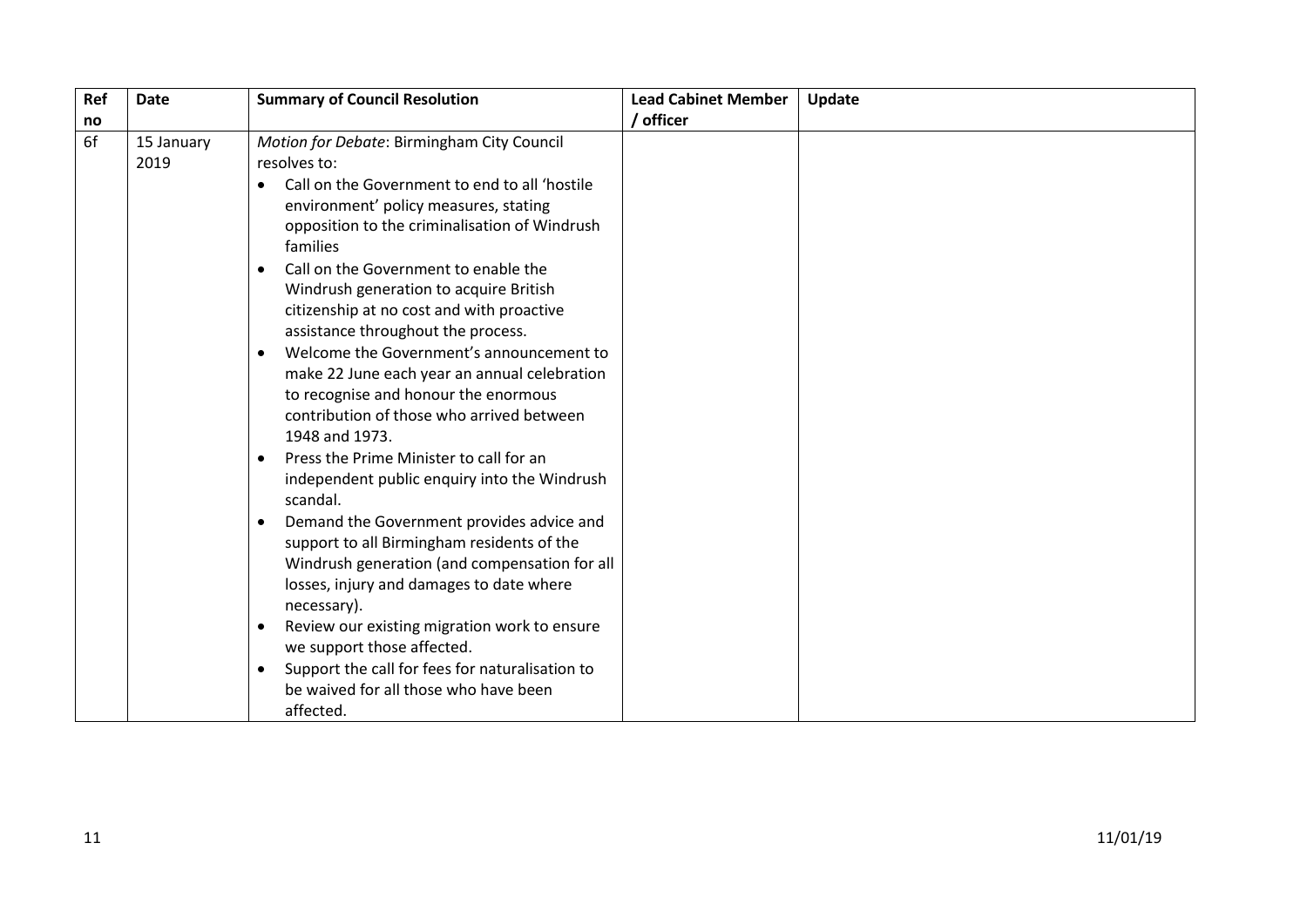| Ref | <b>Date</b>        | <b>Summary of Council Resolution</b>                                                                                                                                                                                                                                                                                                                                                                                                                                                                                                                                                                                                                                                                                                                                                                                                                                                                                                                                                                                                                                                                                                                                                                                                                                                                                                                                    | <b>Lead Cabinet Member</b>                | Update |
|-----|--------------------|-------------------------------------------------------------------------------------------------------------------------------------------------------------------------------------------------------------------------------------------------------------------------------------------------------------------------------------------------------------------------------------------------------------------------------------------------------------------------------------------------------------------------------------------------------------------------------------------------------------------------------------------------------------------------------------------------------------------------------------------------------------------------------------------------------------------------------------------------------------------------------------------------------------------------------------------------------------------------------------------------------------------------------------------------------------------------------------------------------------------------------------------------------------------------------------------------------------------------------------------------------------------------------------------------------------------------------------------------------------------------|-------------------------------------------|--------|
| no  |                    |                                                                                                                                                                                                                                                                                                                                                                                                                                                                                                                                                                                                                                                                                                                                                                                                                                                                                                                                                                                                                                                                                                                                                                                                                                                                                                                                                                         | / officer                                 |        |
| 6g  | 15 January<br>2019 | Motion for Debate: The Council therefore calls on<br>the Executive to place into the public domain all<br>documents relating to the GMB payment including,<br>but not limited to:<br>A copy of the ACAS deal itself<br>$\bullet$<br>Copies of all delegated decision reports<br>$\bullet$<br>Copies of any briefings or correspondence with<br>$\bullet$<br>any cabinet member, previous or current,<br>regarding the deal<br>Copies of any correspondence between the<br>$\bullet$<br>Council and GMB in the run up to and after the<br>Unite settlement regarding the proposed<br>settlement and any objections GMB had to<br>that<br>Copies of any correspondence concerning the<br>$\bullet$<br>decision to exclude GMB from talks after the<br>Unite settlement<br>Copies of minutes from all meetings between<br>$\bullet$<br>the Council and any Union concerning<br>implementation of the Nov 2017 settlement<br>Full details of all costs involved, including the<br>$\bullet$<br>total payment itself and any legal costs<br>Copies of any correspondence regarding how<br>$\bullet$<br>and why the deal should be kept secret and<br>not included in usual processes such as the<br>requirement to publish all spend over £500<br>The Council also calls for an immediate review<br>$\bullet$<br>into the use of delegated powers within the<br>constitution | Leader / Kate<br>Charlton, City Solicitor |        |